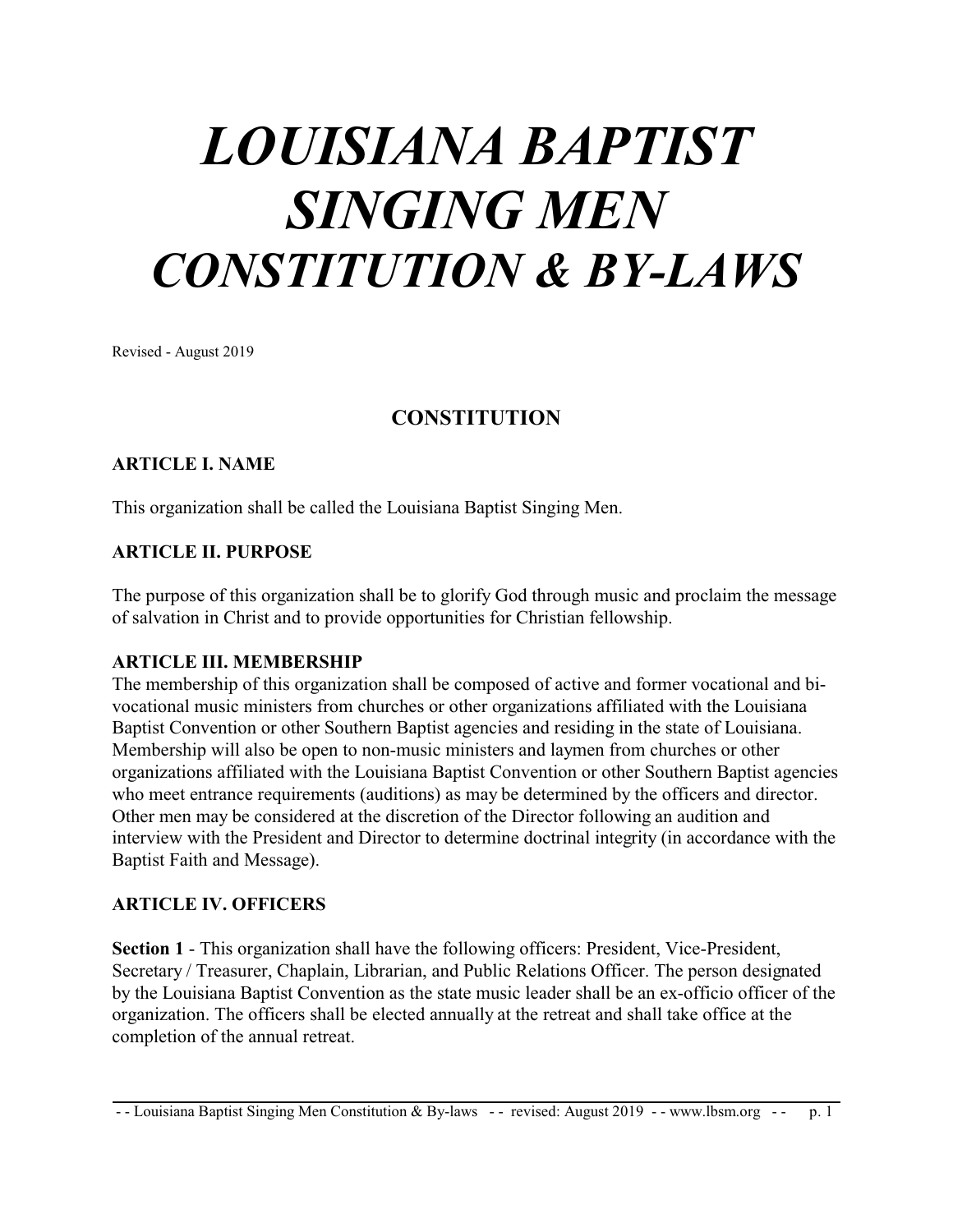**Section 2** - The Director shall be selected by the officers of the organization. The Director will be evaluated annually by the officers and the members of the organization. The Director will be a non-voting, ex-officio member of the officers.

## **ARTICLE V. COMMITTEES**

The President shall appoint committees as needed. The officers shall comprise the organization's Scholarship Committee. They shall be charged with the administration of the monies pertinent to the scholarships supported by the organization. The Nominating Committee shall be a standing committee appointed by the President. It shall consist of three persons not currently serving as officers.

## **ARTICLE VI. AMENDMENTS**

**Section 1** - This constitution may be amended by a two-thirds vote of all members present and voting at any business meeting, provided members and the President have been notified in writing of the proposed amendment(s) at least one month prior to the date of the meeting.

**Section 2** - In all meetings, ROBERT'S RULES OF ORDER (Most current Edition), shall be authority of parliamentary law.

# **BY-LAWS**

## **ARTICLE I. MEMBERSHIP**

## **Section 1 - Membership**

Membership shall be composed of those meeting the criteria of Article III of the constitution and who have paid current dues and attend performances and rehearsals. Only these persons shall be afforded the privilege to vote or hold office. Anyone desiring membership, following the annual retreat, must complete membership requirements prior to the first day of the month of the upcoming concert.

## **Section 2 - Dues**

Dues of \$45.00 shall be payable at or before the annual retreat or at the first concert attended. If this presents a financial hardship for any member, he may petition any officer for a reduction in dues.

## **Section 3 - Attendance**

**A.** Annual retreat attendance is strongly recommended.

**B.** Attendance is expected for all rehearsals/performances for the concert season.

**C.** Members are strongly encouraged to notify the Vice-President or Director in advance when they will be unable to attend the retreat or a concert.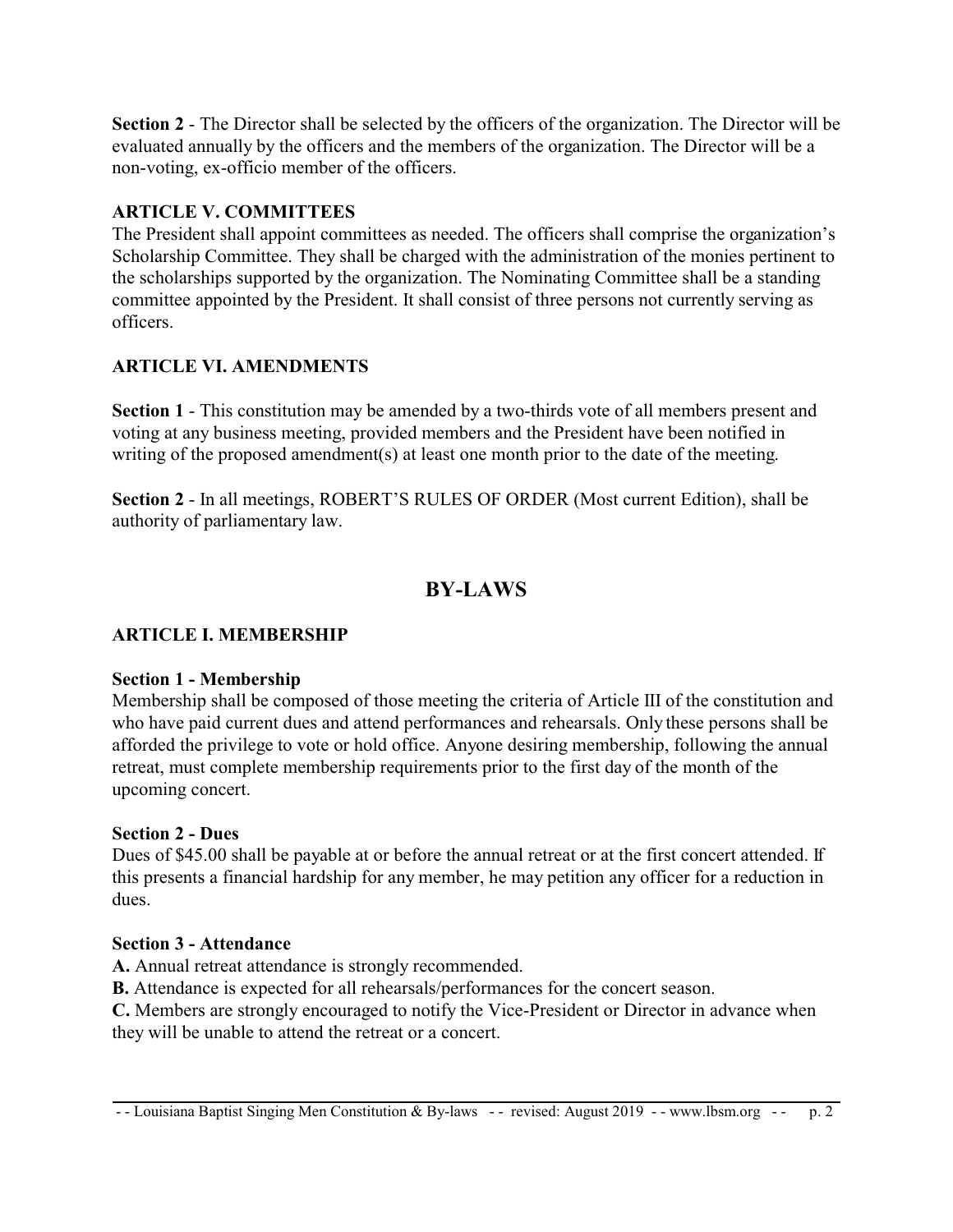#### **Section 4 - Attire**

All performing members shall be dressed alike. The attire will be agreed upon by consensus of the membership.

## **ARTICLE II. DUTIES OF OFFICERS**

#### **Section 1 - President**

**A.** Work with Director and other officers in planning concerts and activities.

- **B.** Appoint committees.
- **C.** Keep the program before membership.
- **D.** Preside at business meetings.

## **Section 2 - Vice-President**

- **A.** Preside at meetings in the absence of President.
- **B.** Serve as membership and recruitment officer.

## **Section 3 - Secretary / Treasurer**

- **A.** Keep accurate records of all meetings.
- **B.** Collect all dues and fees.

**C.** Provide regular reports to the officers of all financial matters and an annual report to the membership.

**D.** Pay all bills.

## **Section 4 - Chaplain**

**A.** Work with President to provide leadership in spiritual emphases, devotionals, and prayer concerns.

**B.** Communicate to the membership special spiritual needs of members.

## **Section 5 - Librarian**

**A.** Assist in ordering, distributing, and preserving the music library.

## **Section 6 - Director**

**A**. Select repertoire with input from the membership.

**B**. Conduct and/or be responsible for all rehearsals and performances.

## **Section 7 - Public Relations Officer**

- **A.** Promote area missions and church concerts.
- **B.** Work to maintain social media presence.